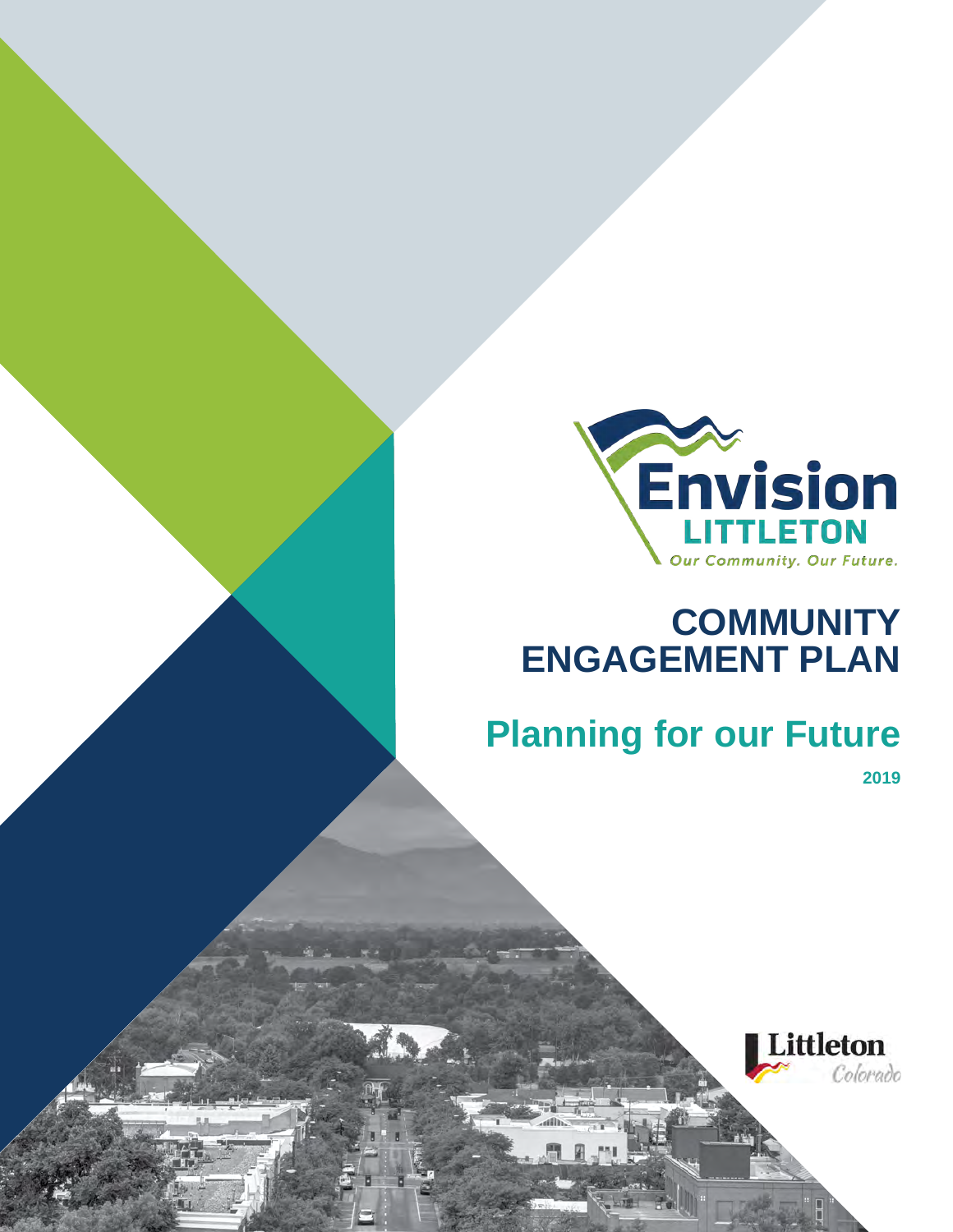### **OVERVIEW**

Littleton has always been a great place and we want it to stay that way! Our future vision (adopted December 18, 2018) creates a solid foundation and defines our shared community values and what impacts those shared values. This vision and its guiding principles are now a guide to help the community make decisions, inform policy, and ensure our community never loses its heart and soul - what makes Littleton, Littleton - as it continues to grow and thrive.

Envision Littleton to this point has been successful because it is a partnership between the community, the city, and our consultants. The Envision Team will again ramp up community dialogue, with targeted outreach efforts throughout 2019 to gather broad community input from residents, businesses - owners and employees, and visitors. The team's goal is to leverage community input from existing community events, city communication outlets, and community groups, while creating new opportunities and relationships for other ongoing city community engagement.

This community engagement plan is designed to gather community input and lay the foundation to continue and expand the community conversation about the look and feel of Littleton through the Comprehensive Plan update and Transportation Master Plan creation.

We view community engagement as both a process and an outcome. We will draw from the expertise of our community, listening and learning from them so that the final plans reflect our shared values. We are invested in making the phases of planning clear and easy to understand.

The city is working daily to incorporate the vision and guiding principles into its strategic planning and routine operations to ensure values-based and priorities-driven decision making. All who have contributed so far to Envision Littleton must remain stewards of the vision our community has put forward. This will ensure that Littleton is among the places where visions and values endure across decades and generations.

### **What did we learn?**

We want to tailor the engagement to each experience so that we can build long-term awareness and engagement that not only helps us plan, but also begins to build our shared future. We learned from you in 2018 about how important it is to keep our ears open. As we continue Envision Littleton and plan for our next 10-20 years, we pledge to:

- Strive to involve everyone including residents, employers, employees, and visitors
- **EX** Work in partnership with our residents, businesses, and visitors
- $\bullet$  Tailor our interactions to bring out the wisdom of our participants
- $\triangleright$  Be systematic in how we compare and analyze what we hear
- **Build long-term relationships for all city efforts**
- $\odot$  Show participants how their input is used throughout the process
- **D** Build upon existing efforts, activities, and resources
- **EX** Maintain flexibility to maximize opportunities and input
- $\rightarrow$  Be transparent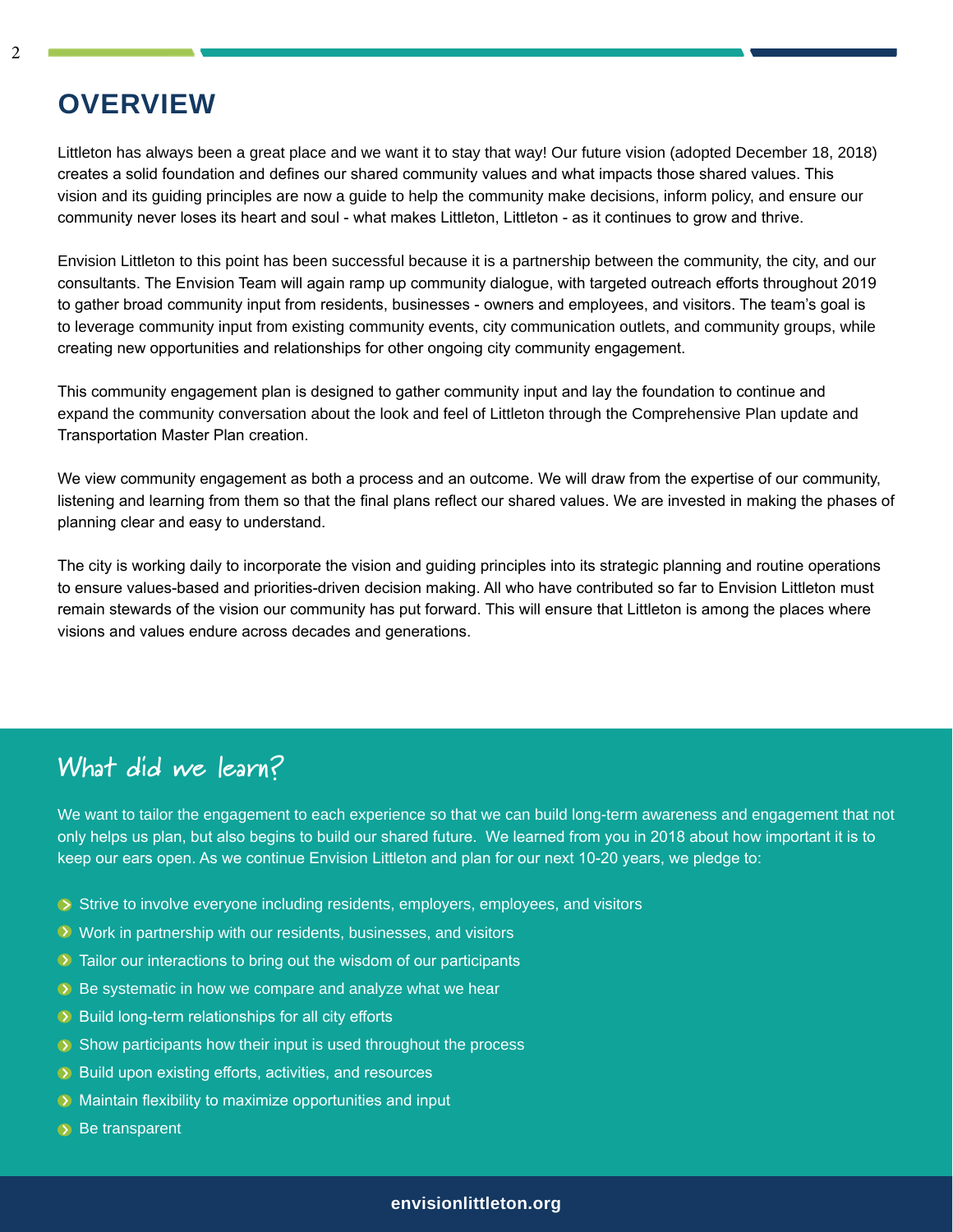### **HOW WILL WE MAKE DECISIONS?**

- The Unifying Vision will be the basis for decision making.  $\bullet$
- The Guiding Principles will be used as filters to determine priorities.  $\bullet$
- $\bullet$ Scenarios will be required to meet the Guiding Principles before they can become a priority.



### **When will we make decisions?**



**envisionlittleton.org envisionlittleton.org**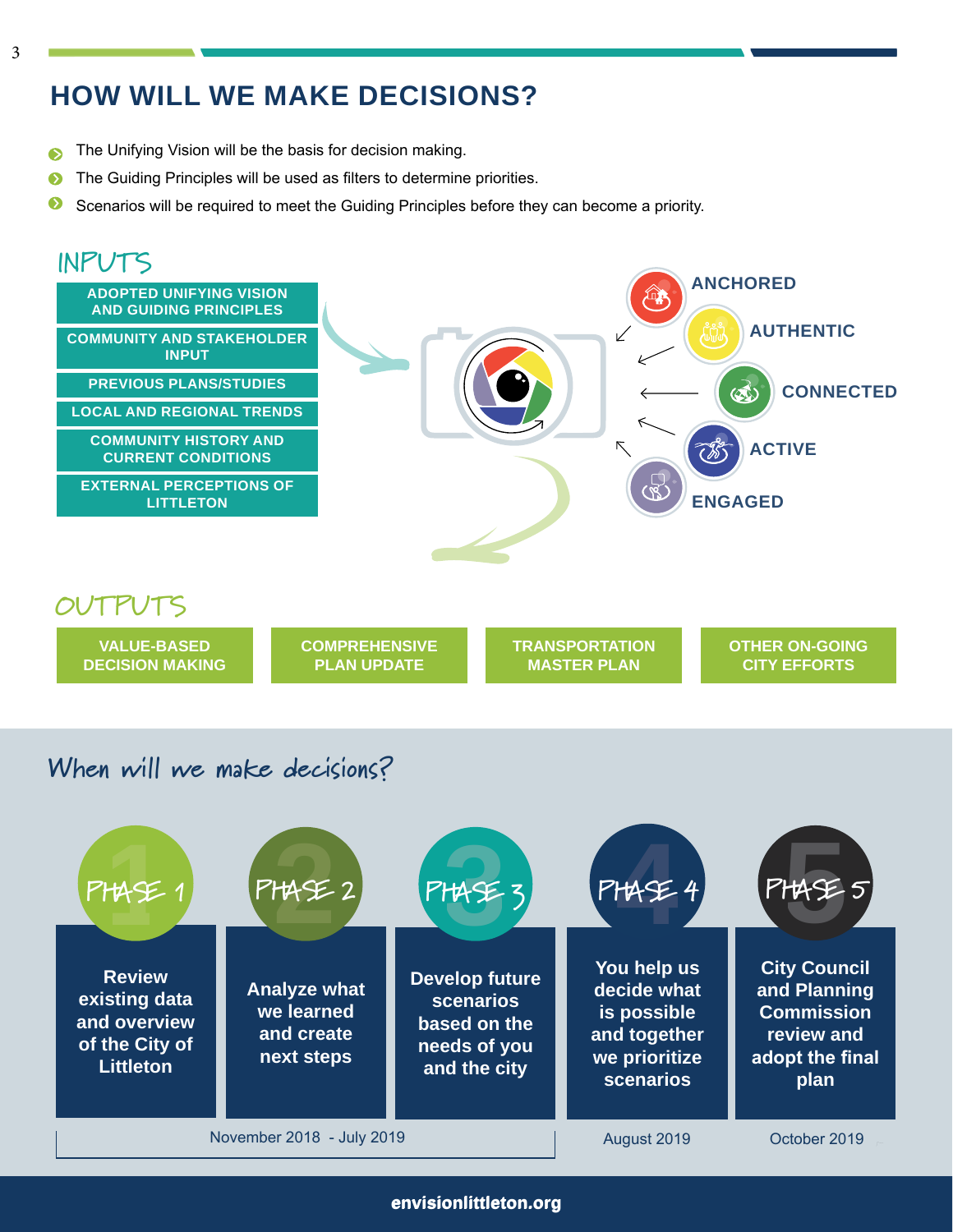### **LETS WORK TOGETHER**

A number of communities in the metro region are nearing completion of their comprehensive planning processes and engagement activities. The Envision Team continues to meet with key staff in these communities to learn best practices, lessons learned, and improve our efforts.



Innovation and new partnerships are at the heart of Envision Littleton. We are looking for new, exciting ways to tell our collective story as a community. We worked hard in 2018 to form new partnerships, build new relationships and lay a foundation for our shared future vision. We want your creative ideas about how we can support your events and/or get you, your neighbors, networks, and others involved.

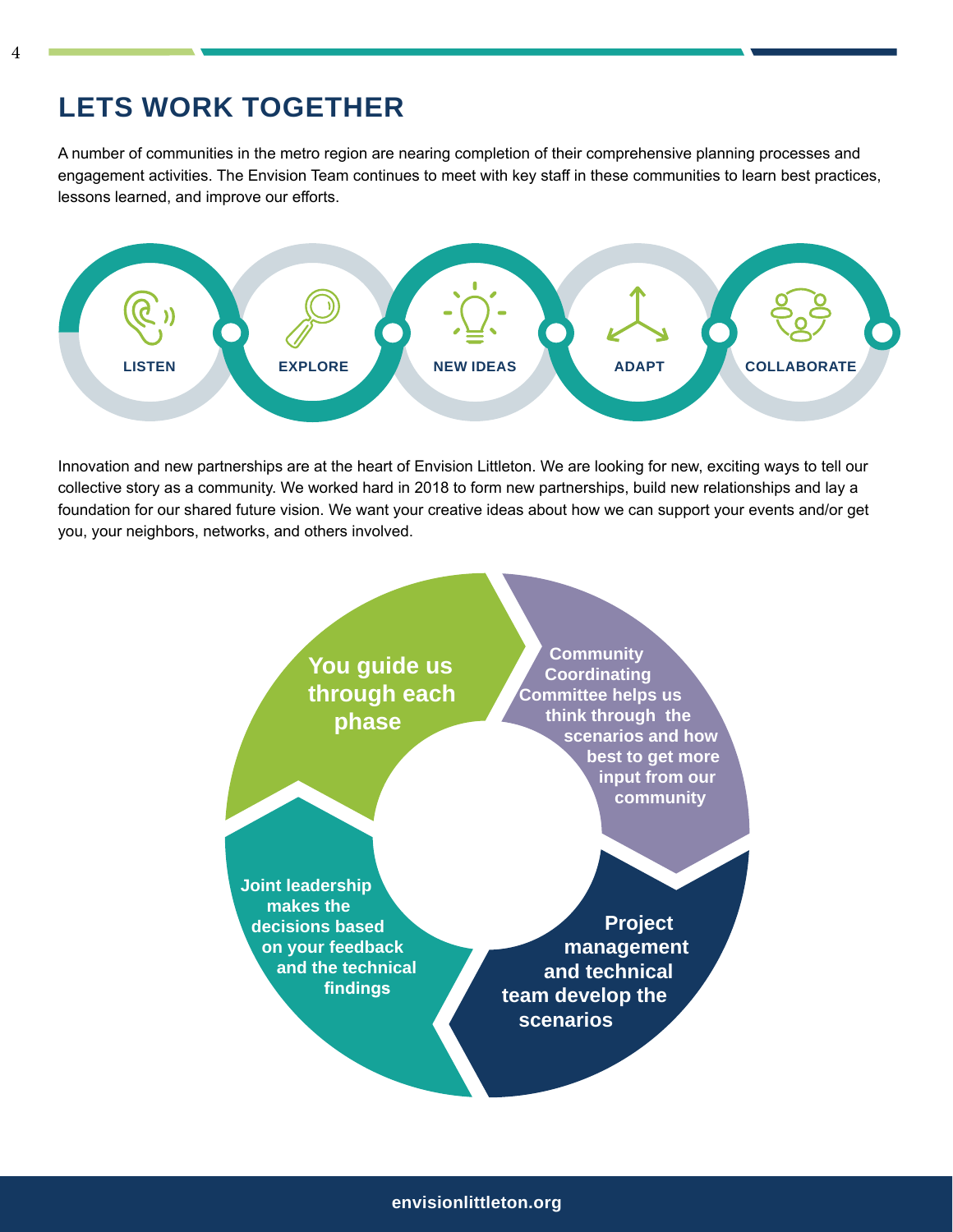### **ROLES & RESPONSIBILITIES**

### **ROLE 1 YOU**

Throughout the process of defining the unifying vision for the City of Littleton in 2018, the community shared stories and memories about Littleton, along with their desires and concerns for its future. This input has been the basis of beginning the work of the Comprehensive Plan and Transportation Master Plan in 2019. Hearing directly from you is the most important input that we receive throughout this process. We listen to your needs and study the existing conditions in our city. Then we can compare what we learned and create next steps. The joint leadership decides the direction and then we come back to you throughout the scenario planning so that you help us decide what is possible and together prioritize the scenarios that make sense. Your involvement in each phase, both learning about the city and sharing your experiences will make the next steps easy to identify.

#### **ROLE 2 JOINT LEADERSHIP OF CITY COUNCIL AND PLANNING COMMISSION**

Envision Littleton will be guided by the decisions of the joint leadership of city council and the planning commission. Each of the four beginning phases of Envision Littleton will require the joint leadership to determine possible steps, incorporate the input of the community, and determine the next steps for the plan. City council members will bring their expertise as the policy-making body for the city. As the elected representatives of the city, they will combine their experience with policy on a myriad of issues, understanding of the city budget, and the input they receive from the community at-large as well as local and regional stakeholders. Planning commission members will bring their shared expertise for reviewing and making recommendations on major land-use recommendations for adoption by city council.

#### **ROLE 3 PROJECT MANAGEMENT AND TECHNICAL TEAM**

The project management and technical team consistents of City of Littleton staff and the consultant teams of Kendig Keast Collaborative and HDR. The roles and responsibilities of the team include:

- Analyze and summarize relevant data
- Coordinate with internal departments and external partners for technical analysis, meeting presentations, etc.
- Incorporate planning concepts into the public involvement process
- Engage and receive input from the community and other stakeholders
- Organize education and engagement opportunities
- Regularly update the project website
- Prepare draft and final project documents for review by joint leadership through each phase

### **ROLE 4 COMMUNITY COORDINATING COUNCIL**

The Envision Littleton Community Coordination Committee (CCC) has been appointed for 2019 and will meet six times during the year. The CCC will act as an advisory body for the combined comprehensive and transportation master planning process in 2019. Individually, members will be ambassadors for Envision Littleton, liaisons to their boards and commissions, provide significant feedback, and help guide the plans towards greater community input by serving as communication liaisons for the project to residents, businesses, and key stakeholders in the City of Littleton. Committee members will help inform each of the five phases of Envision Littleton to help prioritize strategies and potential priority projects for the future of the City of Littleton. Members will provide advice and direction to inform the update of the comprehensive plan and creation of the transportation master plan. The committee plays an advisory role and produces recommendations for the project team, planning commission, transportation & mobility board, and the city council.

### **ROLE 5 CITY OF LITTLETON DIRECTORS AND STAFF**

The unifying vision and guiding principles provided by the community are now being incorporated into every department at the City. The unifying vision sets the foundation for how joint leadership will approach and develop the comprehensive and transportation master plans. In many ways these combined plans will evolve the way we do business as a city and ultimately define our aspirations for the future. We will work closely with each department in the city to re-imagine their goals, deliverables, and collaborations. Each of the city departments represent a unique perspective and collaboration so we don't want to move forward without including their input during each phase.

#### **envisionlittleton.org**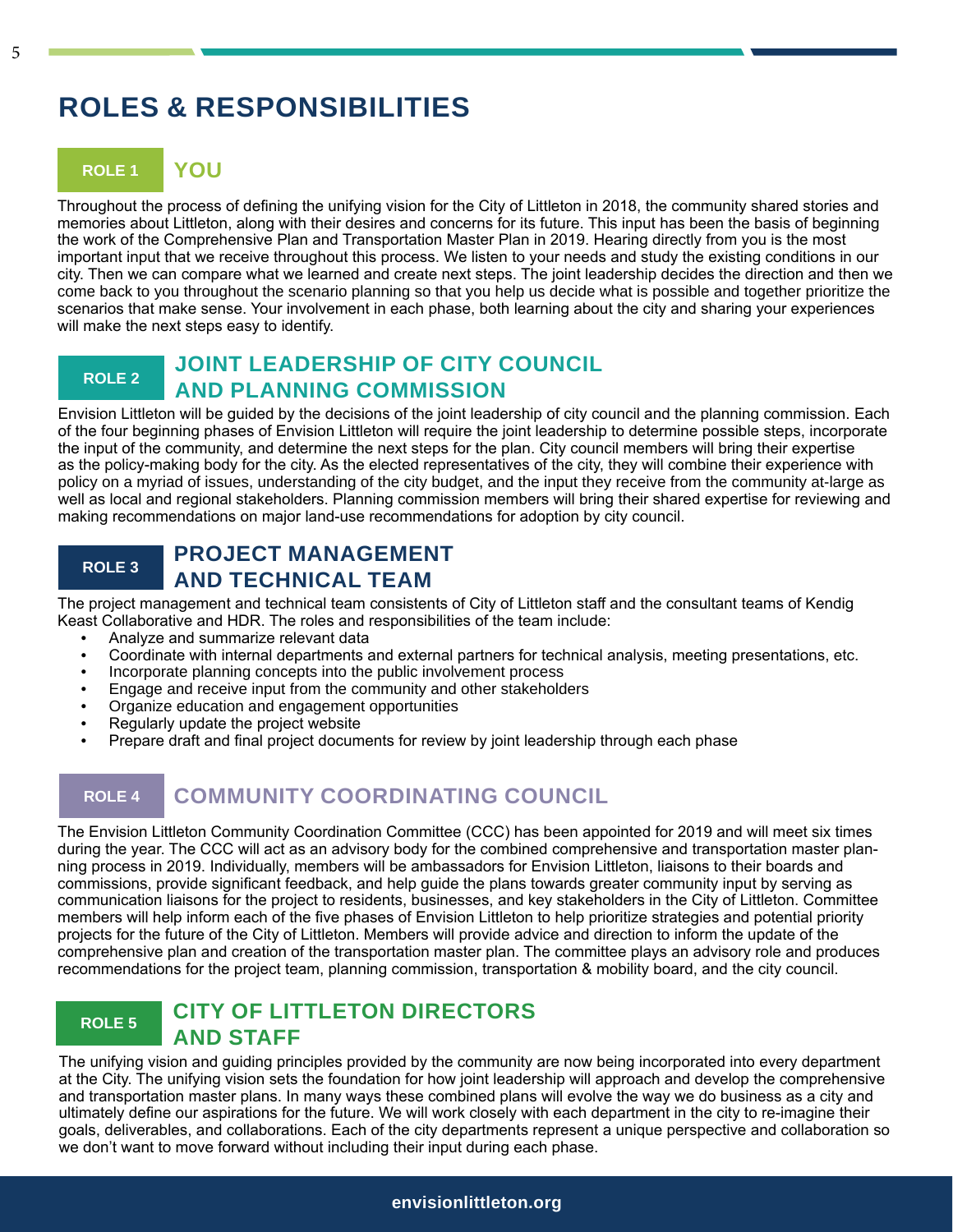### **SO, WHAT'S NEXT?**

After the great achievement of adopting the Envision Littleton Plan and hearing what was most important to the community, the City has now launched a Comprehensive Plan Update (the first since 1981) and the first ever Littleton Transportation Master Plan -- both to be completed in October 2019.

### **What is a Comprehensive Plan?**

The comprehensive plan is a municipality's road map for the future. It is an official public document that provides long-range policy direction for land use, transportation, economic development, housing, public facilities, preservation, conservation and natural resources. It serves as a guide for elected and appointed officials by providing a framework that can be used to evaluate and direct community growth responsibly. A comprehensive plan is the only public document that describes the community as a whole in terms of its complex and mutually-supporting physical systems. The comprehensive plan will:

- Maintain and enhance Littleton's community character in connection with the unifying vision and guiding principles
- Reflect factual changes since 1981 (the city's last fully adopted comprehensive plan)
- Build on recent and earlier efforts such as plans, surveys, studies, and publications
- Show the connection to regional and local partner plans
- Ensure adequate resources and services are available to implement priorities
- Scale to local circumstances, resources, level of government and authority
- Provide for the timing and location of development or redevelopment -- something that zoning or subdivision regulations by themselves do not (zoning and regulations are the legal means of implementation of the broader picture created through a community's comprehensive plan)
- Provide guidance for future decisions affecting city infrastructure, city programs, and private development

### **What is a Transportation Master Plan?**

The Transportation Master Plan (TMP) will help address the challenges of facilitating mobility and access in a strategic manner, within the reasonable fiscal constraints of the city's budget and limited state and federal funding opportunities, and in a way that is responsive to anticipated demographic and technological changes. It will be coordinated with regional plans and investments, and provide equality and support for all segments of the community. With influence from the City of Littleton's Comprehensive Plan and other guiding documents, the TMP will establish the city's ultimate transportation system vision, the policies to support that system, and capital projects that are prioritized with consideration of funding constraints. The final TMP will provide a long-term transportation vision for the City of Littleton, and serve as a guiding document for improvements to roadways and multimodal transportation networks.

Some of the topics Littleton's TMP will address, which are typical in all TMP processes, will include:

- Littleton's community character and the city's goals and vision
- Neighborhood traffic management and safety
- Pedestrian and bicycle safety, including safe routes to schools
- Adequate infrastructure and access for business and employment centers
- Infrastructure barriers and gaps within the city (i.e. river, railroad, highway)
- Managing transportation demand and analyze single occupancy vehicle use
- Mobility connections to and from Littleton transit stations
- Regional land use and growth projections and traffic resulting from growth within and outside the city
- Livable communities, and the nexus between land use, housing, and transportation
- Social equity and access for vulnerable populations
- Impacts to emergency response providers
- Autonomous vehicles and other emerging technologies
- Potential parking deficiencies
- Achieving ADA compliance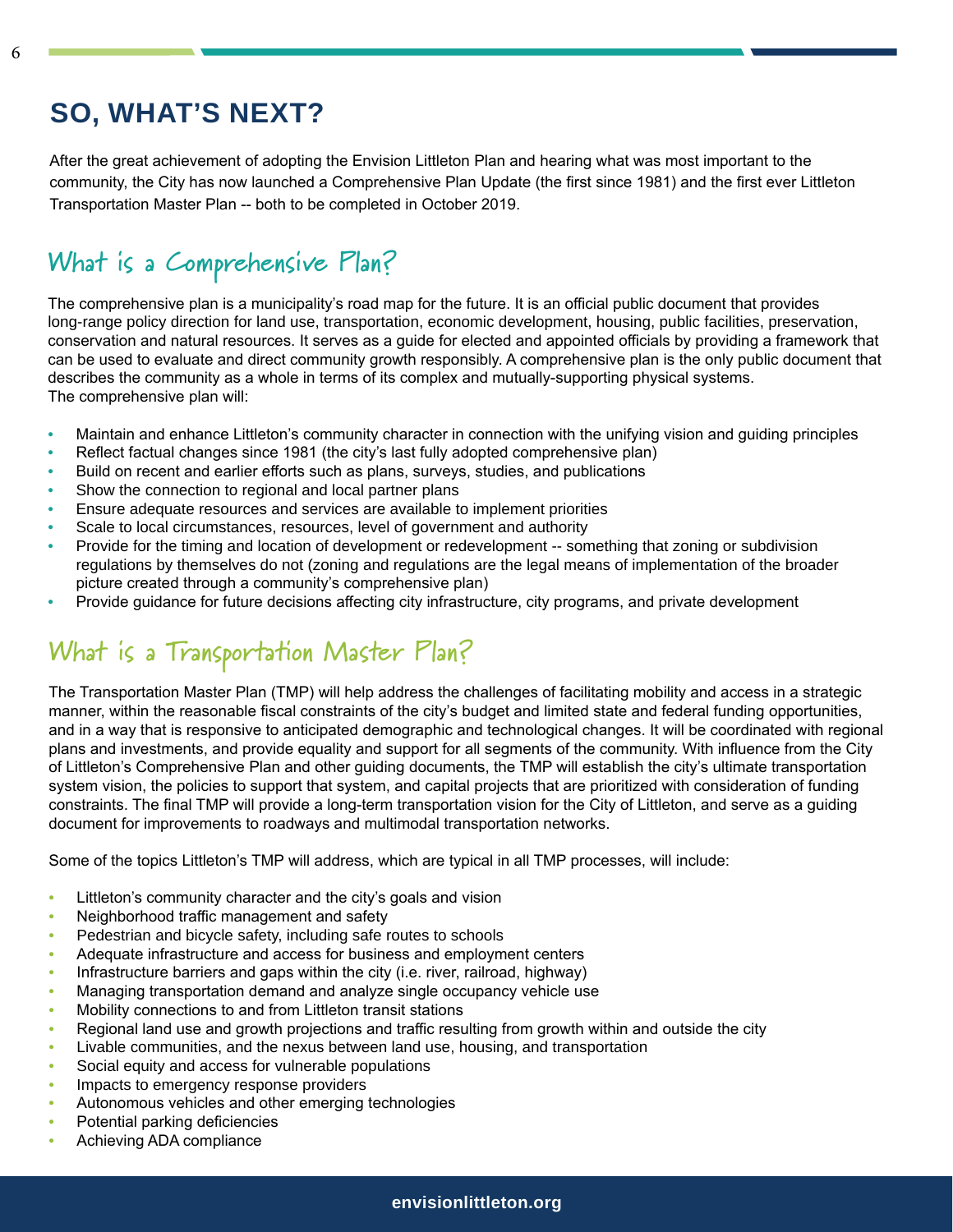### **ENVISION LITTLETON**



## **Have an idea for us? Questions or comments?**

Kathleen Osher Special Projects Manager 303.795.3755 kosher@littletongov.org